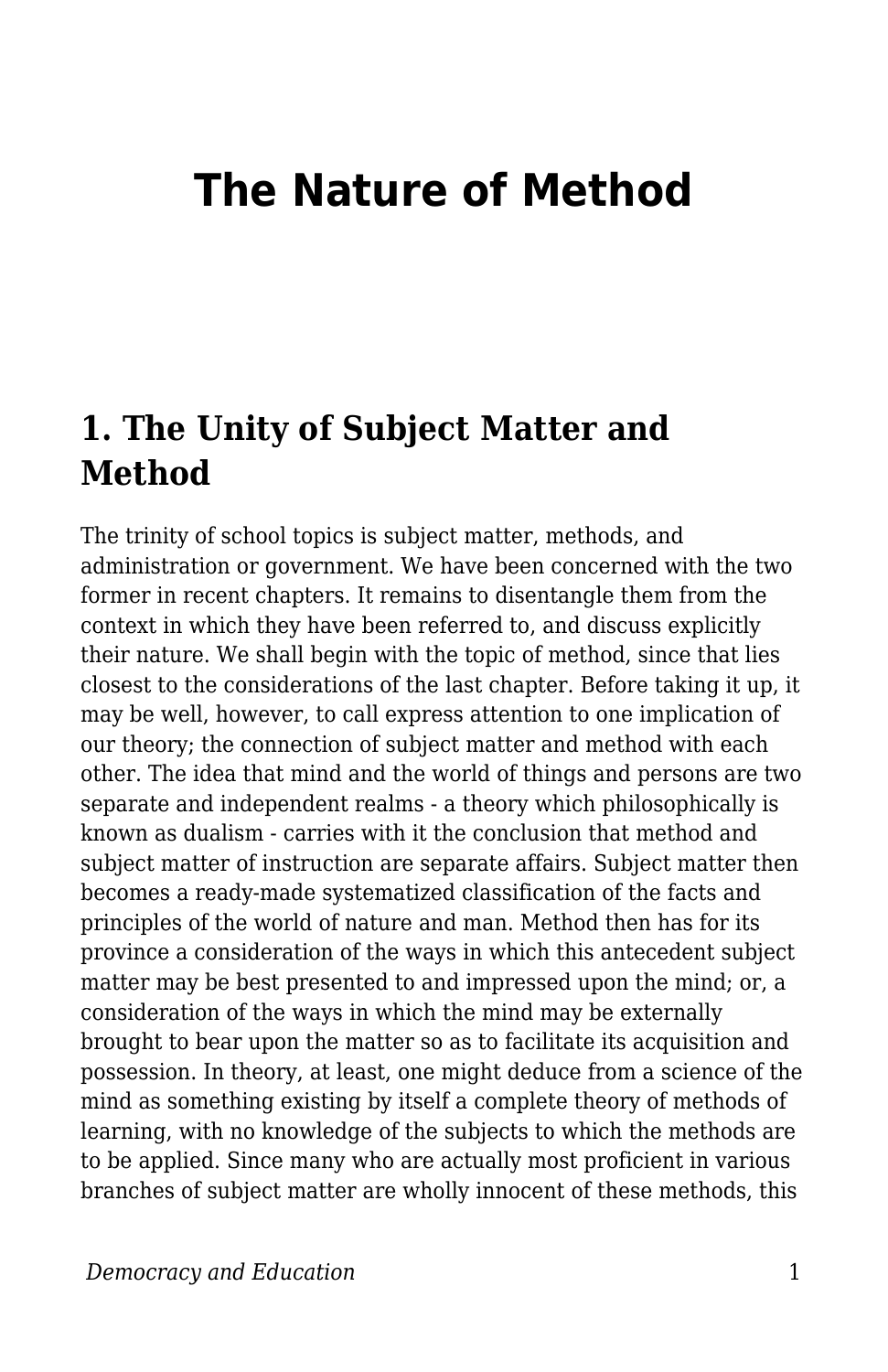state of affairs gives opportunity for the retort that pedagogy, as an alleged science of methods of the mind in learning, is futile; - a mere screen for concealing the necessity a teacher is under of profound and accurate acquaintance with the subject in hand.

But since thinking is a directed movement of subject matter to a completing issue, and since mind is the deliberate and intentional phase of the process, the notion of any such split is radically false. The fact that the material of a science is organized is evidence that it has already been subjected to intelligence; it has been methodized, so to say. Zoology as a systematic branch of knowledge represents crude, scattered facts of our ordinary acquaintance with animals after they have been subjected to careful examination, to deliberate supplementation, and to arrangement to bring out connections which assist observation, memory, and further inquiry. Instead of furnishing a starting point for learning, they mark out a consummation. Method means that arrangement of subject matter which makes it most effective in use. Never is method something outside of the material.

How about method from the standpoint of an individual who is dealing with subject matter? Again, it is not something external. It is simply an effective treatment of material - efficiency meaning such treatment as utilizes the material (puts it to a purpose) with a minimum of waste of time and energy. We can distinguish a way of acting, and discuss it by itself; but the way exists only as way-of-dealing-with-material. Method is not antithetical to subject matter; it is the effective direction of subject matter to desired results. It is antithetical to random and ill-considered action, - ill-considered signifying illadapted.

The statement that method means directed movement of subject matter towards ends is formal. An illustration may give it content. Every artist must have a method, a technique, in doing his work. Piano playing is not hitting the keys at random. It is an orderly way of using them, and the order is not something which exists ready-made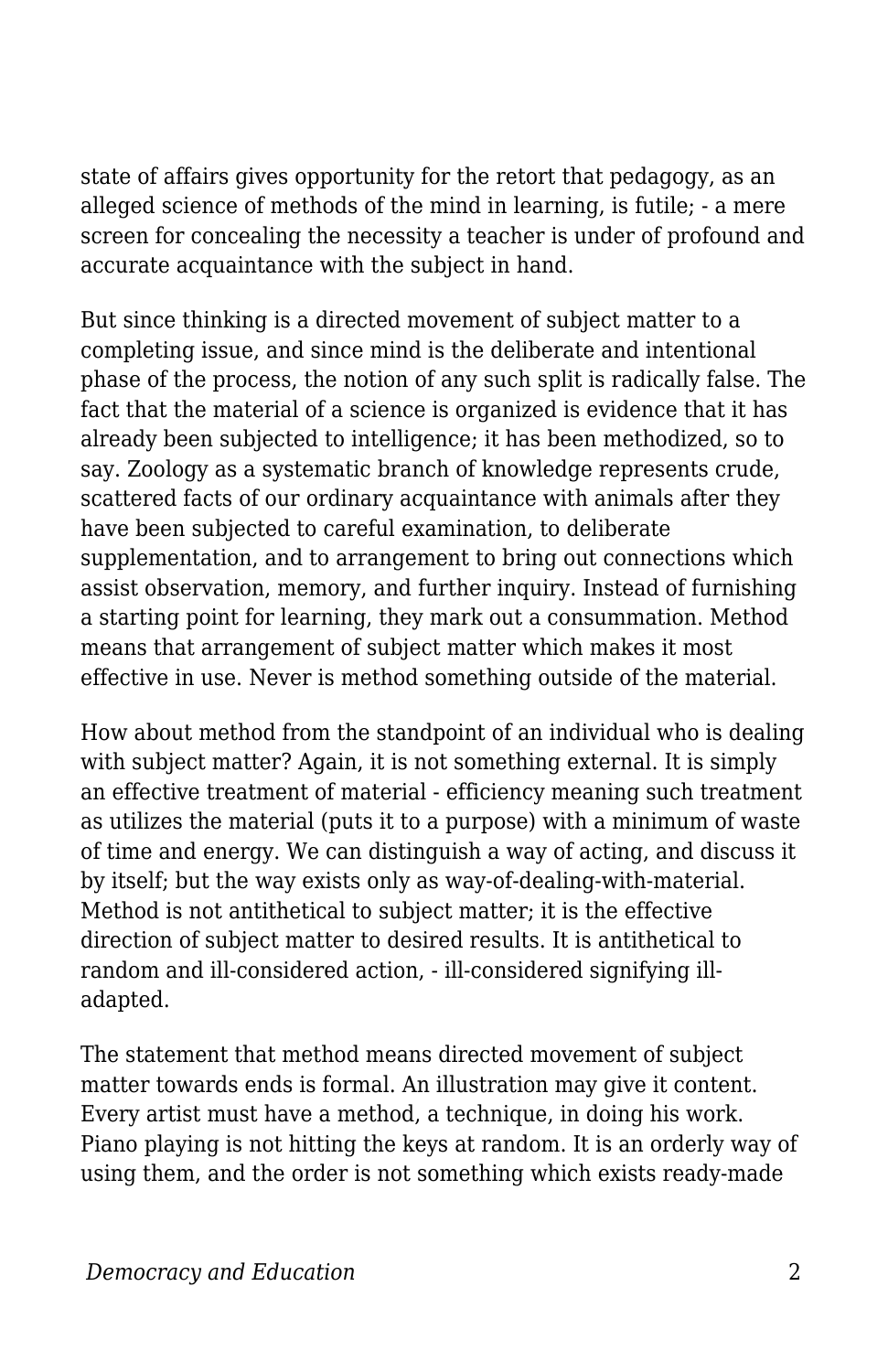in the musician's hands or brain prior to an activity dealing with the piano. Order is found in the disposition of acts which use the piano and the hands and brain so as to achieve the result intended. It is the action of the piano directed to accomplish the purpose of the piano as a musical instrument. It is the same with "pedagogical" method. The only difference is that the piano is a mechanism constructed in advance for a single end; while the material of study is capable of indefinite uses. But even in this regard the illustration may apply if we consider the infinite variety of kinds of music which a piano may produce, and the variations in technique required in the different musical results secured. Method in any case is but an effective way of employing some material for some end.

These considerations may be generalized by going back to the conception of experience. Experience as the perception of the connection between something tried and something undergone in consequence is a process. Apart from effort to control the course which the process takes, there is no distinction of subject matter and method. There is simply an activity which includes both what an individual does and what the environment does. A piano player who had perfect mastery of his instrument would have no occasion to distinguish between his contribution and that of the piano. In wellformed, smooth-running functions of any sort, - skating, conversing, hearing music, enjoying a landscape, - there is no consciousness of separation of the method of the person and of the subject matter. In whole-hearted play and work there is the same phenomenon.

When we reflect upon an experience instead of just having it, we inevitably distinguish between our own attitude and the objects toward which we sustain the attitude. When a man is eating, he is eating food. He does not divide his act into eating and food. But if he makes a scientific investigation of the act, such a discrimination is the first thing he would effect. He would examine on the one hand the properties of the nutritive material, and on the other hand the acts of the organism in appropriating and digesting. Such reflection upon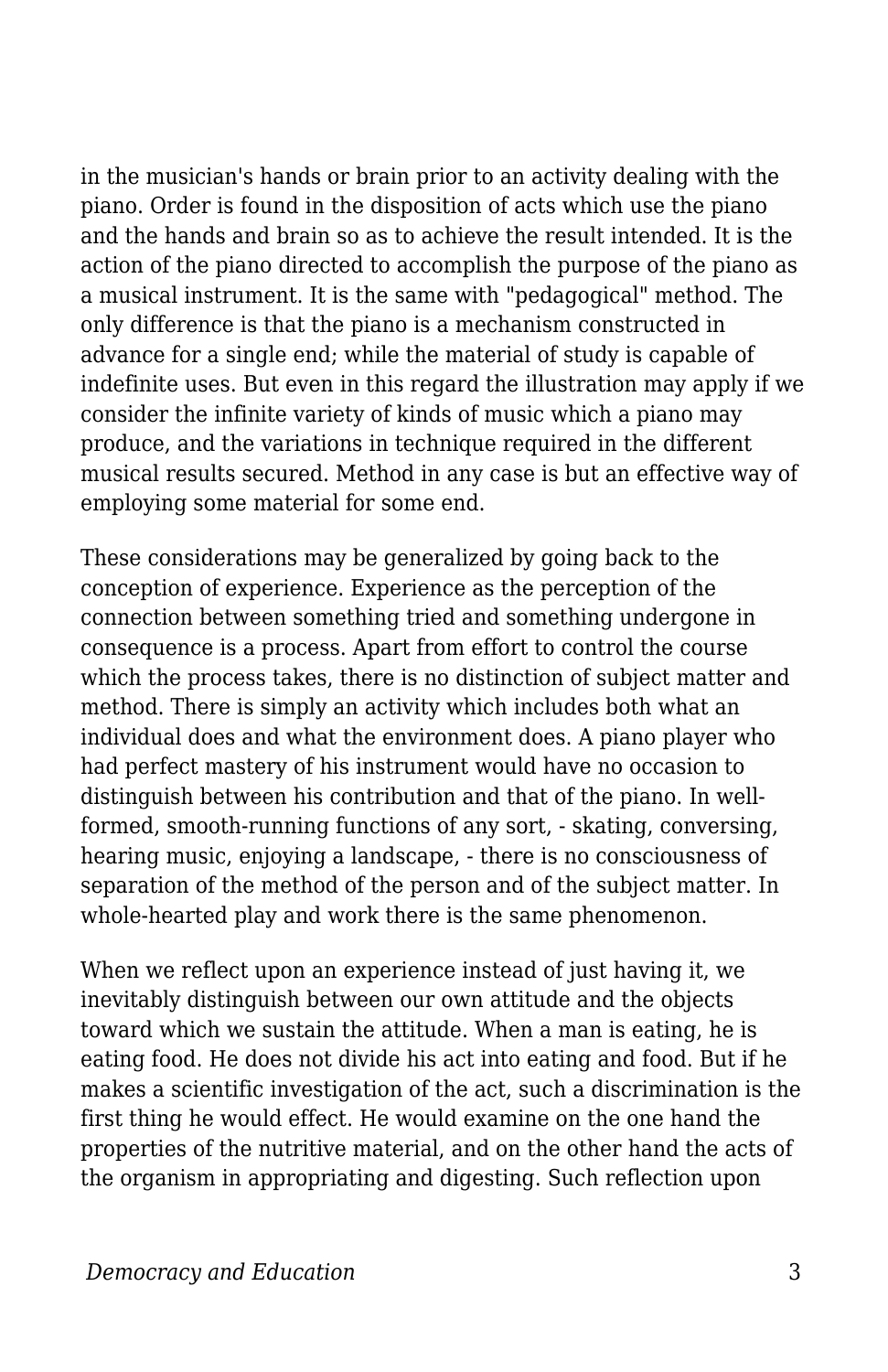experience gives rise to a distinction of what we experience (the experienced) and the experiencing - the how. When we give names to this distinction we have subject matter and method as our terms. There is the thing seen, heard, loved, hated, imagined, and there is the act of seeing, hearing, loving, hating, imagining, etc.

This distinction is so natural and so important for certain purposes, that we are only too apt to regard it as a separation in existence and not as a distinction in thought. Then we make a division between a self and the environment or world. This separation is the root of the dualism of method and subject matter. That is, we assume that knowing, feeling, willing, etc., are things which belong to the self or mind in its isolation, and which then may be brought to bear upon an independent subject matter. We assume that the things which belong in isolation to the self or mind have their own laws of operation irrespective of the modes of active energy of the object. These laws are supposed to furnish method. It would be no less absurd to suppose that men can eat without eating something, or that the structure and movements of the jaws, throat muscles, the digestive activities of stomach, etc., are not what they are because of the material with which their activity is engaged. Just as the organs of the organism are a continuous part of the very world in which food materials exist, so the capacities of seeing, hearing, loving, imagining are intrinsically connected with the subject matter of the world. They are more truly ways in which the environment enters into experience and functions there than they are independent acts brought to bear upon things. Experience, in short, is not a combination of mind and world, subject and object, method and subject matter, but is a single continuous interaction of a great diversity (literally countless in number) of energies.

For the purpose of controlling the course or direction which the moving unity of experience takes we draw a mental distinction between the how and the what. While there is no way of walking or of eating or of learning over and above the actual walking, eating, and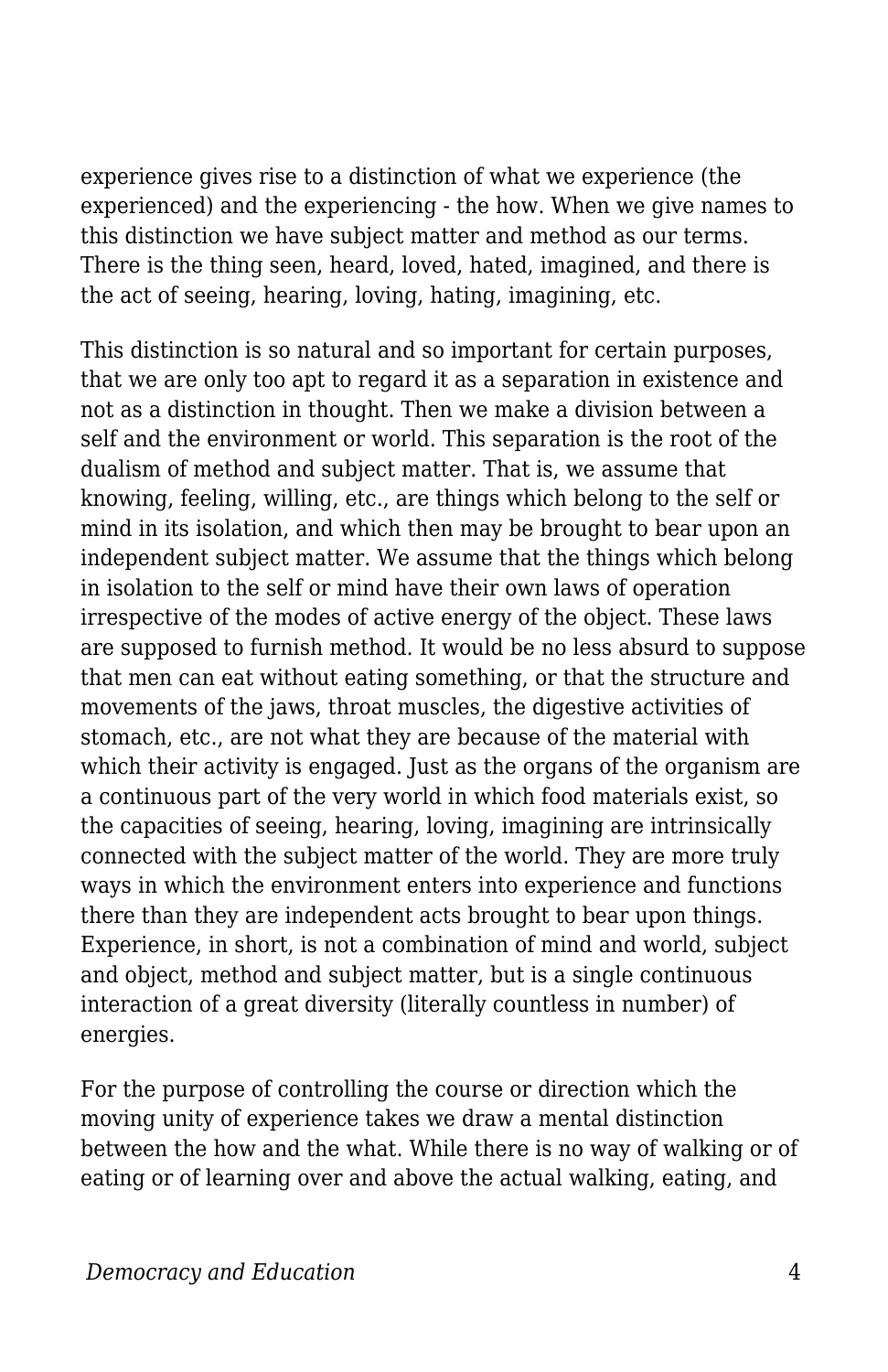studying, there are certain elements in the act which give the key to its more effective control. Special attention to these elements makes them more obvious to perception (letting other factors recede for the time being from conspicuous recognition). Getting an idea of how the experience proceeds indicates to us what factors must be secured or modified in order that it may go on more successfully. This is only a somewhat elaborate way of saying that if a man watches carefully the growth of several plants, some of which do well and some of which amount to little or nothing, he may be able to detect the special conditions upon which the prosperous development of a plant depends. These conditions, stated in an orderly sequence, would constitute the method or way or manner of its growth. There is no difference between the growth of a plant and the prosperous development of an experience. It is not easy, in either case, to seize upon just the factors which make for its best movement. But study of cases of success and failure and minute and extensive comparison, helps to seize upon causes. When we have arranged these causes in order, we have a method of procedure or a technique.

A consideration of some evils in education that flow from the isolation of method from subject matter will make the point more definite.

(I) In the first place, there is the neglect (of which we have spoken) of concrete situations of experience. There can be no discovery of a method without cases to be studied. The method is derived from observation of what actually happens, with a view to seeing that it happen better next time. But in instruction and discipline, there is rarely sufficient opportunity for children and youth to have the direct normal experiences from which educators might derive an idea of method or order of best development. Experiences are had under conditions of such constraint that they throw little or no light upon the normal course of an experience to its fruition. "Methods" have then to be authoritatively recommended to teachers, instead of being an expression of their own intelligent observations. Under such circumstances, they have a mechanical uniformity, assumed to be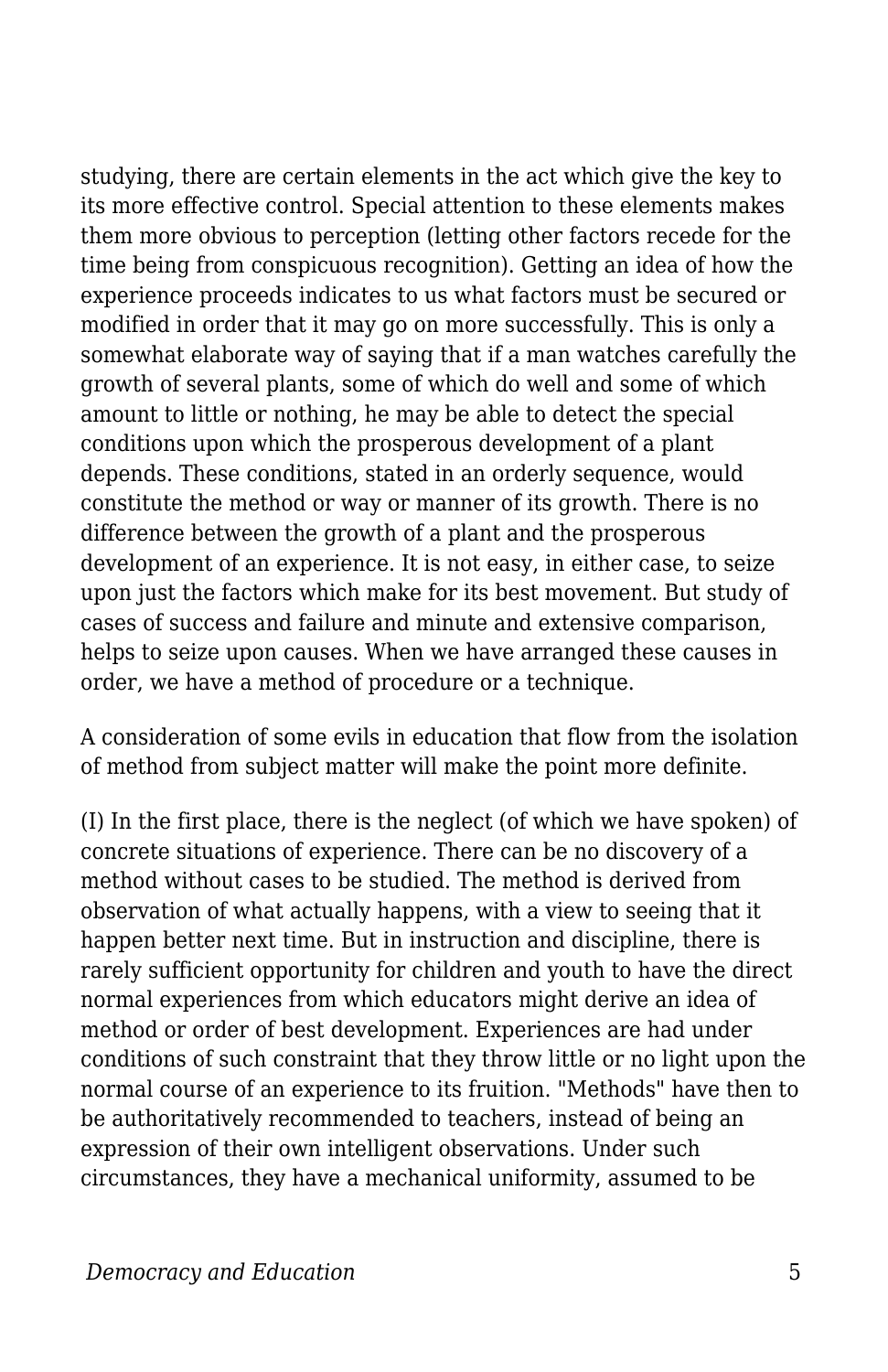alike for all minds. Where flexible personal experiences are promoted by providing an environment which calls out directed occupations in work and play, the methods ascertained will vary with individuals - for it is certain that each individual has something characteristic in his way of going at things.

(ii) In the second place, the notion of methods isolated from subject matter is responsible for the false conceptions of discipline and interest already noted. When the effective way of managing material is treated as something ready-made apart from material, there are just three possible ways in which to establish a relationship lacking by assumption. One is to utilize excitement, shock of pleasure, tickling the palate. Another is to make the consequences of not attending painful; we may use the menace of harm to motivate concern with the alien subject matter. Or a direct appeal may be made to the person to put forth effort without any reason. We may rely upon immediate strain of "will." In practice, however, the latter method is effectual only when instigated by fear of unpleasant results. (iii) In the third place, the act of learning is made a direct and conscious end in itself. Under normal conditions, learning is a product and reward of occupation with subject matter. Children do not set out, consciously, to learn walking or talking. One sets out to give his impulses for communication and for fuller intercourse with others a show. He learns in consequence of his direct activities. The better methods of teaching a child, say, to read, follow the same road. They do not fix his attention upon the fact that he has to learn something and so make his attitude self-conscious and constrained. They engage his activities, and in the process of engagement he learns: the same is true of the more successful methods in dealing with number or whatever. But when the subject matter is not used in carrying forward impulses and habits to significant results, it is just something to be learned. The pupil's attitude to it is just that of having to learn it. Conditions more unfavorable to an alert and concentrated response would be hard to devise. Frontal attacks are even more wasteful in learning than in war. This does not mean, however, that students are to be seduced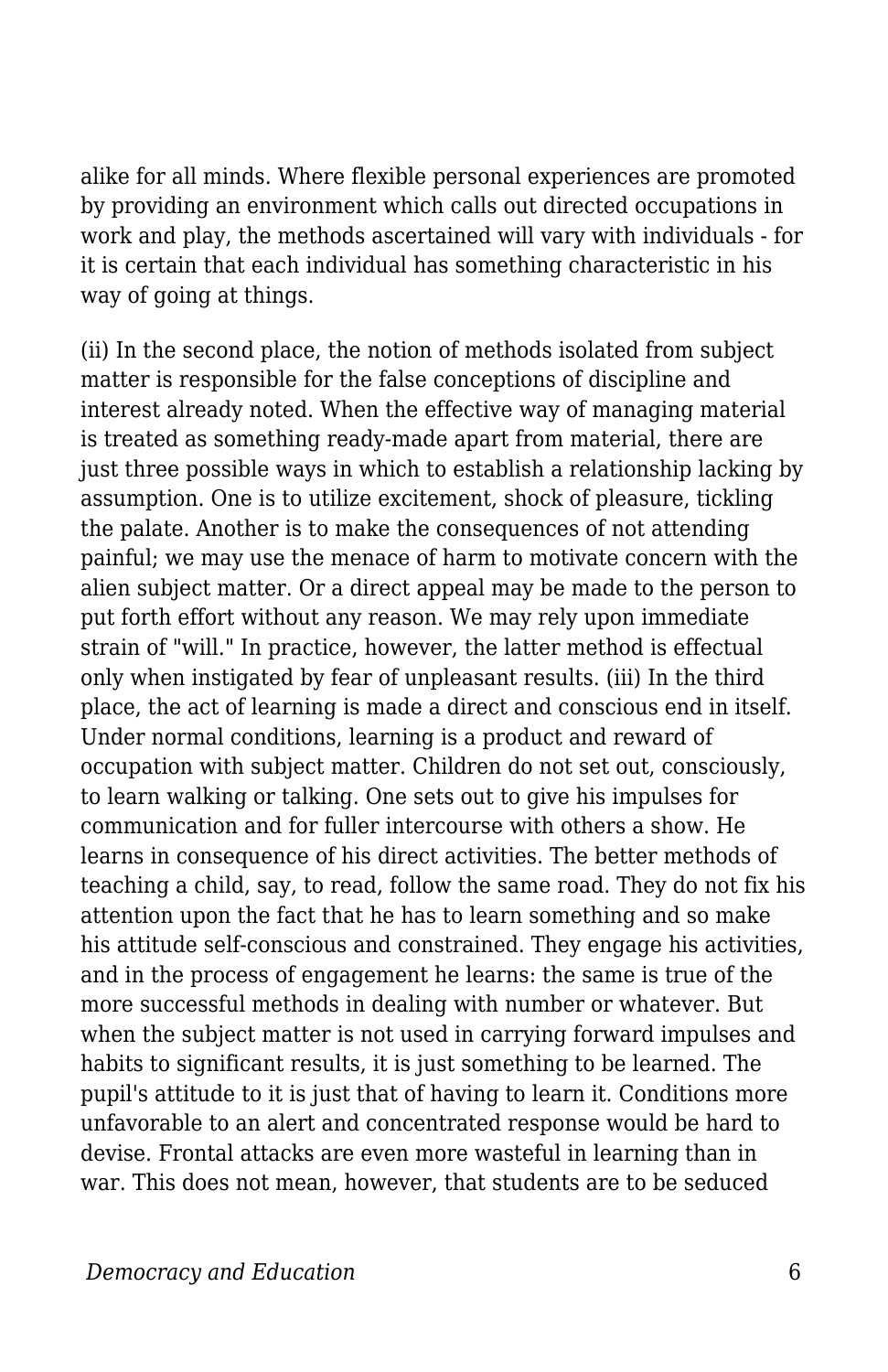unaware into preoccupation with lessons. It means that they shall be occupied with them for real reasons or ends, and not just as something to be learned. This is accomplished whenever the pupil perceives the place occupied by the subject matter in the fulfilling of some experience.

(iv) In the fourth place, under the influence of the conception of the separation of mind and material, method tends to be reduced to a cut and dried routine, to following mechanically prescribed steps. No one can tell in how many schoolrooms children reciting in arithmetic or grammar are compelled to go through, under the alleged sanction of method, certain preordained verbal formulae. Instead of being encouraged to attack their topics directly, experimenting with methods that seem promising and learning to discriminate by the consequences that accrue, it is assumed that there is one fixed method to be followed. It is also naively assumed that if the pupils make their statements and explanations in a certain form of "analysis," their mental habits will in time conform. Nothing has brought pedagogical theory into greater disrepute than the belief that it is identified with handing out to teachers recipes and models to be followed in teaching. Flexibility and initiative in dealing with problems are characteristic of any conception to which method is a way of managing material to develop a conclusion. Mechanical rigid woodenness is an inevitable corollary of any theory which separates mind from activity motivated by a purpose.

### **2. Method as General and as Individual**

In brief, the method of teaching is the method of an art, of action intelligently directed by ends. But the practice of a fine art is far from being a matter of extemporized inspirations. Study of the operations and results of those in the past who have greatly succeeded is essential. There is always a tradition, or schools of art, definite enough to impress beginners, and often to take them captive.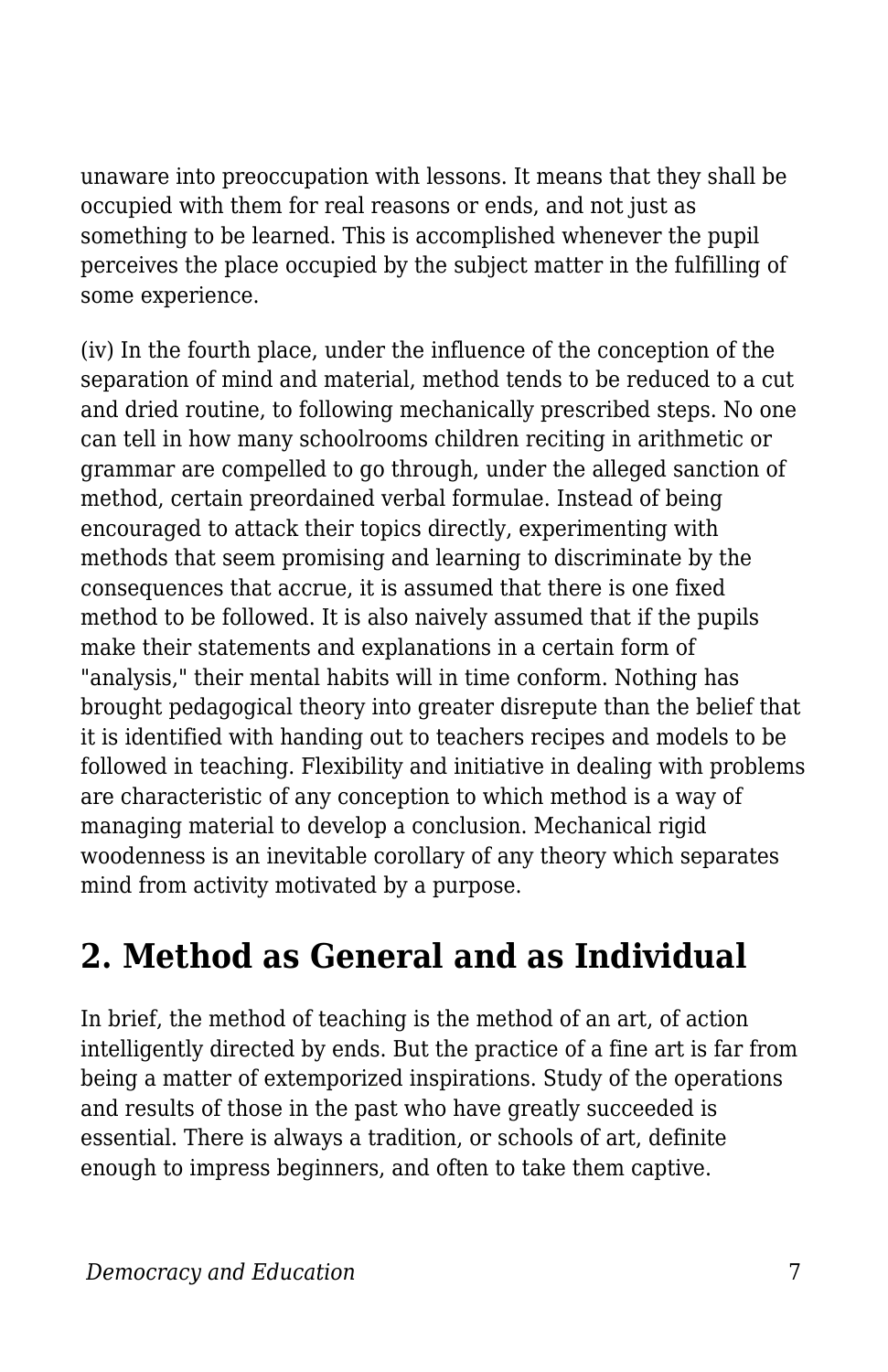Methods of artists in every branch depend upon thorough acquaintance with materials and tools; the painter must know canvas, pigments, brushes, and the technique of manipulation of all his appliances. Attainment of this knowledge requires persistent and concentrated attention to objective materials. The artist studies the progress of his own attempts to see what succeeds and what fails. The assumption that there are no alternatives between following readymade rules and trusting to native gifts, the inspiration of the moment and undirected "hard work," is contradicted by the procedures of every art.

Such matters as knowledge of the past, of current technique, of materials, of the ways in which one's own best results are assured, supply the material for what may be called general method. There exists a cumulative body of fairly stable methods for reaching results, a body authorized by past experience and by intellectual analysis, which an individual ignores at his peril. As was pointed out in the discussion of habit-forming (ante, p. 49), there is always a danger that these methods will become mechanized and rigid, mastering an agent instead of being powers at command for his own ends. But it is also true that the innovator who achieves anything enduring, whose work is more than a passing sensation, utilizes classic methods more than may appear to himself or to his critics. He devotes them to new uses, and in so far transforms them.

Education also has its general methods. And if the application of this remark is more obvious in the case of the teacher than of the pupil, it is equally real in the case of the latter. Part of his learning, a very important part, consists in becoming master of the methods which the experience of others has shown to be more efficient in like cases of getting knowledge. 1 These general methods are in no way opposed to individual initiative and originality - to personal ways of doing things. On the contrary they are reinforcements of them. For there is radical difference between even the most general method and a prescribed rule. The latter is a direct guide to action; the former operates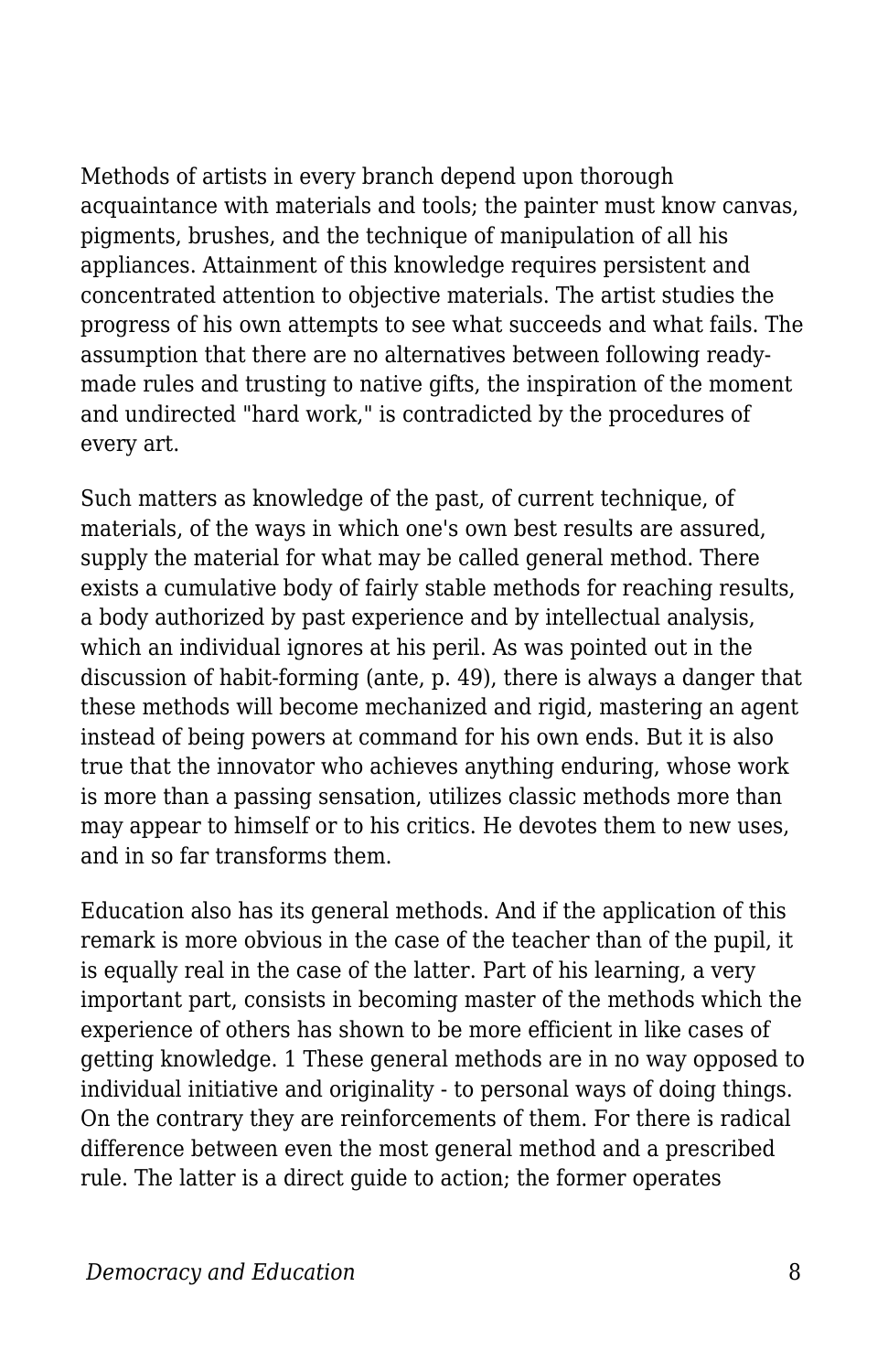indirectly through the enlightenment it supplies as to ends and means. It operates, that is to say, through intelligence, and not through conformity to orders externally imposed. Ability to use even in a masterly way an established technique gives no warranty of artistic work, for the latter also depends upon an animating idea.

If knowledge of methods used by others does not directly tell us what to do, or furnish ready-made models, how does it operate? What is meant by calling a method intellectual? Take the case of a physician. No mode of behavior more imperiously demands knowledge of established modes of diagnosis and treatment than does his. But after all, cases are like, not identical. To be used intelligently, existing practices, however authorized they may be, have to be adapted to the exigencies of particular cases. Accordingly, recognized procedures indicate to the physician what inquiries to set on foot for himself, what measures to try. They are standpoints from which to carry on investigations; they economize a survey of the features of the particular case by suggesting the things to be especially looked into. The physician's own personal attitudes, his own ways (individual methods) of dealing with the situation in which he is concerned, are not subordinated to the general principles of procedure, but are facilitated and directed by the latter. The instance may serve to point out the value to the teacher of a knowledge of the psychological methods and the empirical devices found useful in the past. When they get in the way of his own common sense, when they come between him and the situation in which he has to act, they are worse than useless. But if he has acquired them as intellectual aids in sizing up the needs, resources, and difficulties of the unique experiences in which he engages, they are of constructive value. In the last resort, just because everything depends upon his own methods of response, much depends upon how far he can utilize, in making his own response, the knowledge which has accrued in the experience of others. As already intimated, every word of this account is directly applicable also to the method of the pupil, the way of learning. To suppose that students, whether in the primary school or in the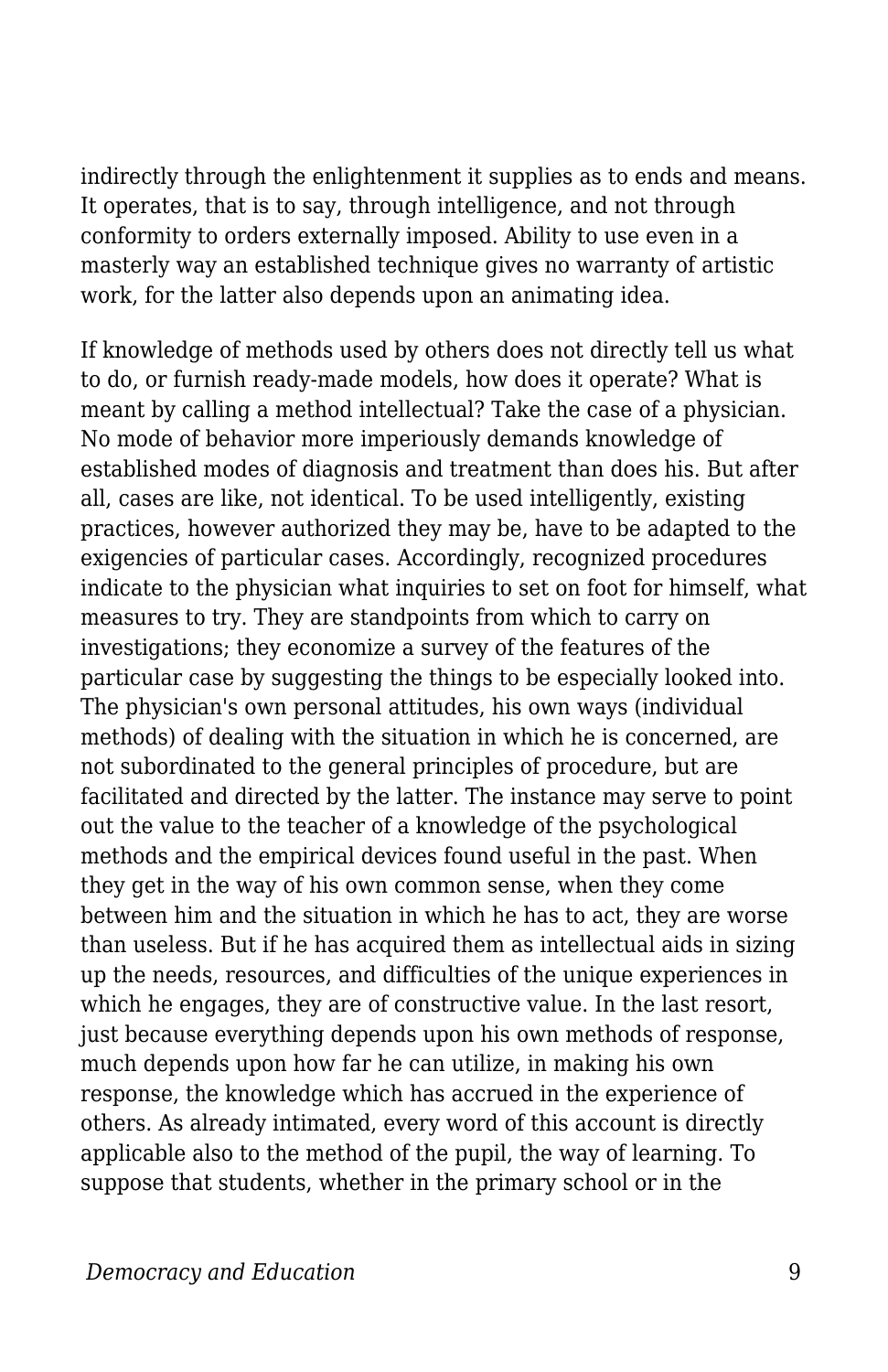university, can be supplied with models of method to be followed in acquiring and expounding a subject is to fall into a self-deception that has lamentable consequences. (See ante, p. 169.) One must make his own reaction in any case. Indications of the standardized or general methods used in like cases by others - particularly by those who are already experts - are of worth or of harm according as they make his personal reaction more intelligent or as they induce a person to dispense with exercise of his own judgment. If what was said earlier (See p. 159) about originality of thought seemed overstrained, demanding more of education than the capacities of average human nature permit, the difficulty is that we lie under the incubus of a superstition. We have set up the notion of mind at large, of intellectual method that is the same for all. Then we regard individuals as differing in the quantity of mind with which they are charged. Ordinary persons are then expected to be ordinary. Only the exceptional are allowed to have originality. The measure of difference between the average student and the genius is a measure of the absence of originality in the former. But this notion of mind in general is a fiction. How one person's abilities compare in quantity with those of another is none of the teacher's business. It is irrelevant to his work. What is required is that every individual shall have opportunities to employ his own powers in activities that have meaning. Mind, individual method, originality (these are convertible terms) signify the quality of purposive or directed action. If we act upon this conviction, we shall secure more originality even by the conventional standard than now develops. Imposing an alleged uniform general method upon everybody breeds mediocrity in all but the very exceptional. And measuring originality by deviation from the mass breeds eccentricity in them. Thus we stifle the distinctive quality of the many, and save in rare instances (like, say, that of Darwin) infect the rare geniuses with an unwholesome quality.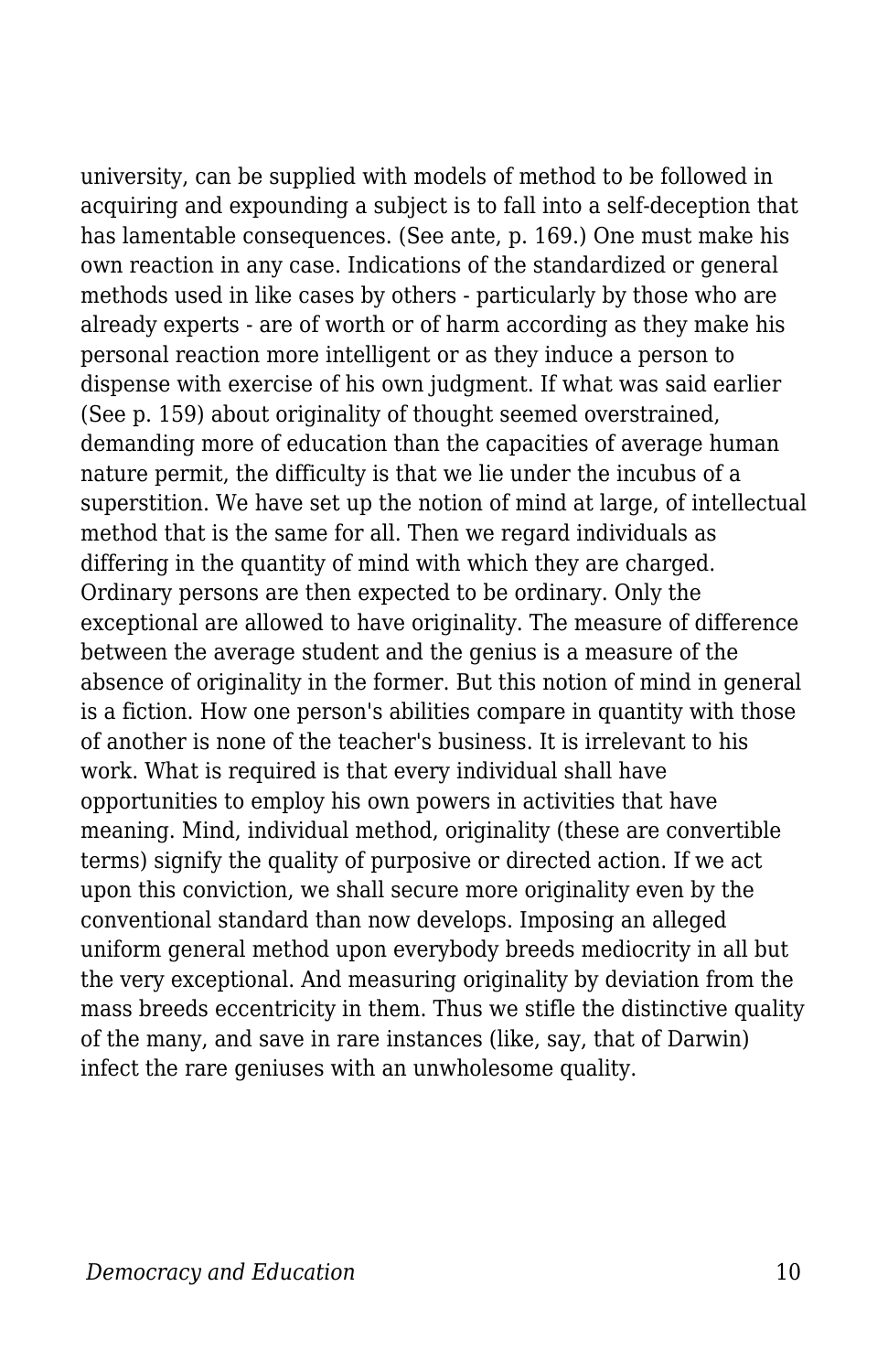### **3. The Traits of Individual Method**

The most general features of the method of knowing have been given in our chapter on thinking. They are the features of the reflective situation: Problem, collection and analysis of data, projection and elaboration of suggestions or ideas, experimental application and testing; the resulting conclusion or judgment. The specific elements of an individual's method or way of attack upon a problem are found ultimately in his native tendencies and his acquired habits and interests. The method of one will vary from that of another (and properly vary) as his original instinctive capacities vary, as his past experiences and his preferences vary. Those who have already studied these matters are in possession of information which will help teachers in understanding the responses different pupils make, and help them in guiding these responses to greater efficiency. Childstudy, psychology, and a knowledge of social environment supplement the personal acquaintance gained by the teacher. But methods remain the personal concern, approach, and attack of an individual, and no catalogue can ever exhaust their diversity of form and tint.

Some attitudes may be named, however,-which are central in effective intellectual ways of dealing with subject matter. Among the most important are directness, open-mindedness, single-mindedness (or whole-heartedness), and responsibility.

#### **1. It is easier to indicate what is meant by directness through negative terms than in positive ones**

Self-consciousness, embarrassment, and constraint are its menacing foes. They indicate that a person is not immediately concerned with subject matter. Something has come between which deflects concern to side issues. A self-conscious person is partly thinking about his problem and partly about what others think of his performances. Diverted energy means loss of power and confusion of ideas. Taking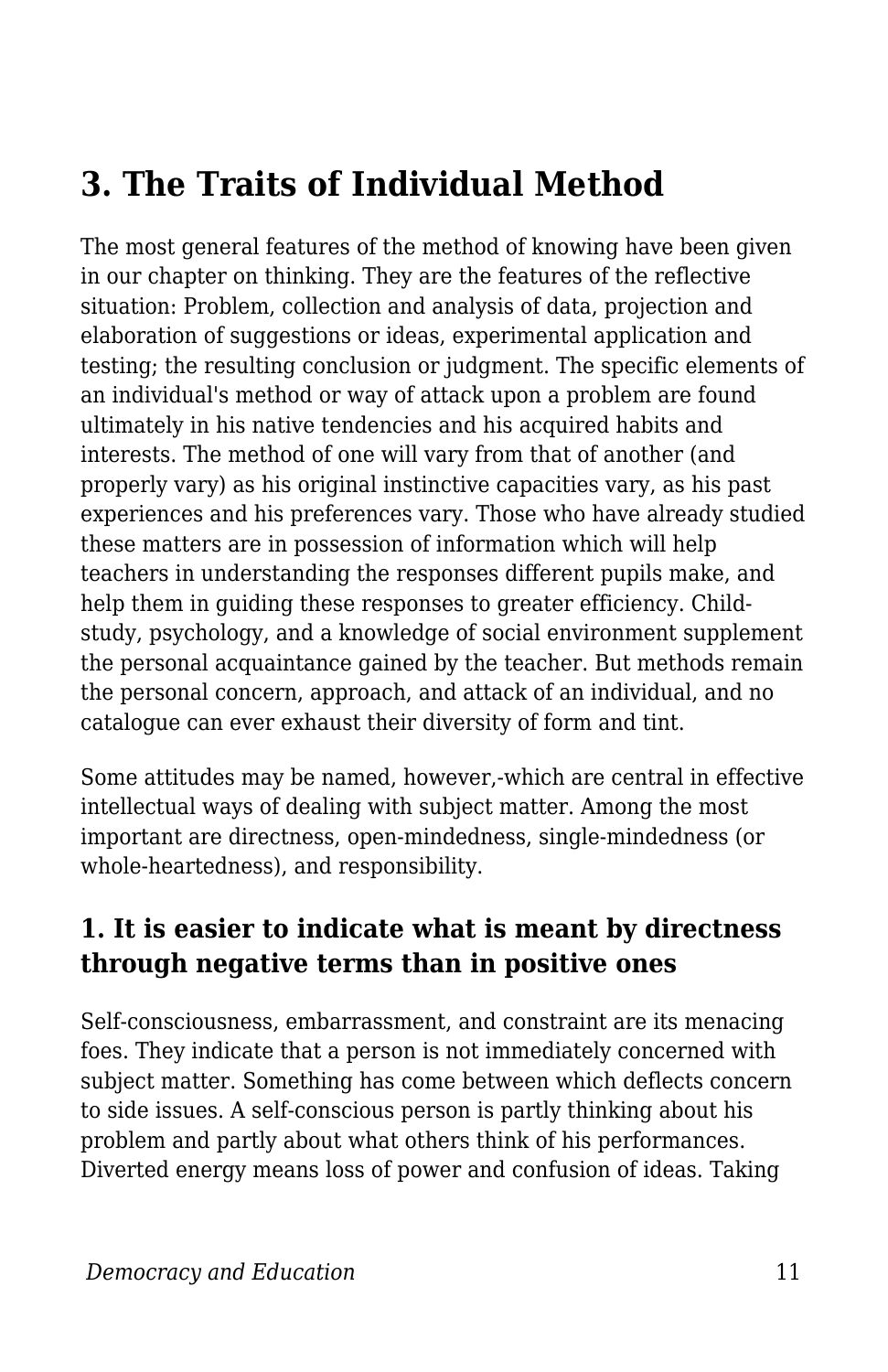an attitude is by no means identical with being conscious of one's attitude. The former is spontaneous, naive, and simple. It is a sign of whole-souled relationship between a person and what he is dealing with. The latter is not of necessity abnormal. It is sometimes the easiest way of correcting a false method of approach, and of improving the effectiveness of the means one is employing, - as golf players, piano players, public speakers, etc., have occasionally to give especial attention to their position and movements. But this need is occasional and temporary. When it is effectual a person thinks of himself in terms of what is to be done, as one means among others of the realization of an end - as in the case of a tennis player practicing to get the "feel" of a stroke. In abnormal cases, one thinks of himself not as part of the agencies of execution, but as a separate object - as when the player strikes an attitude thinking of the impression it will make upon spectators, or is worried because of the impression he fears his movements give rise to.

Confidence is a good name for what is intended by the term directness. It should not be confused, however, with self-confidence which may be a form of self-consciousness - or of "cheek." Confidence is not a name for what one thinks or feels about his attitude it is not reflex. It denotes the straightforwardness with which one goes at what he has to do. It denotes not conscious trust in the efficacy of one's powers but unconscious faith in the possibilities of the situation. It signifies rising to the needs of the situation. We have already pointed out (See p. 169) the objections to making students emphatically aware of the fact that they are studying or learning. Just in the degree in which they are induced by the conditions to be so aware, they are not studying and learning. They are in a divided and complicated attitude. Whatever methods of a teacher call a pupil's attention off from what he has to do and transfer it to his own attitude towards what he is doing impair directness of concern and action. Persisted in, the pupil acquires a permanent tendency to fumble, to gaze about aimlessly, to look for some clew of action beside that which the subject matter supplies. Dependence upon extraneous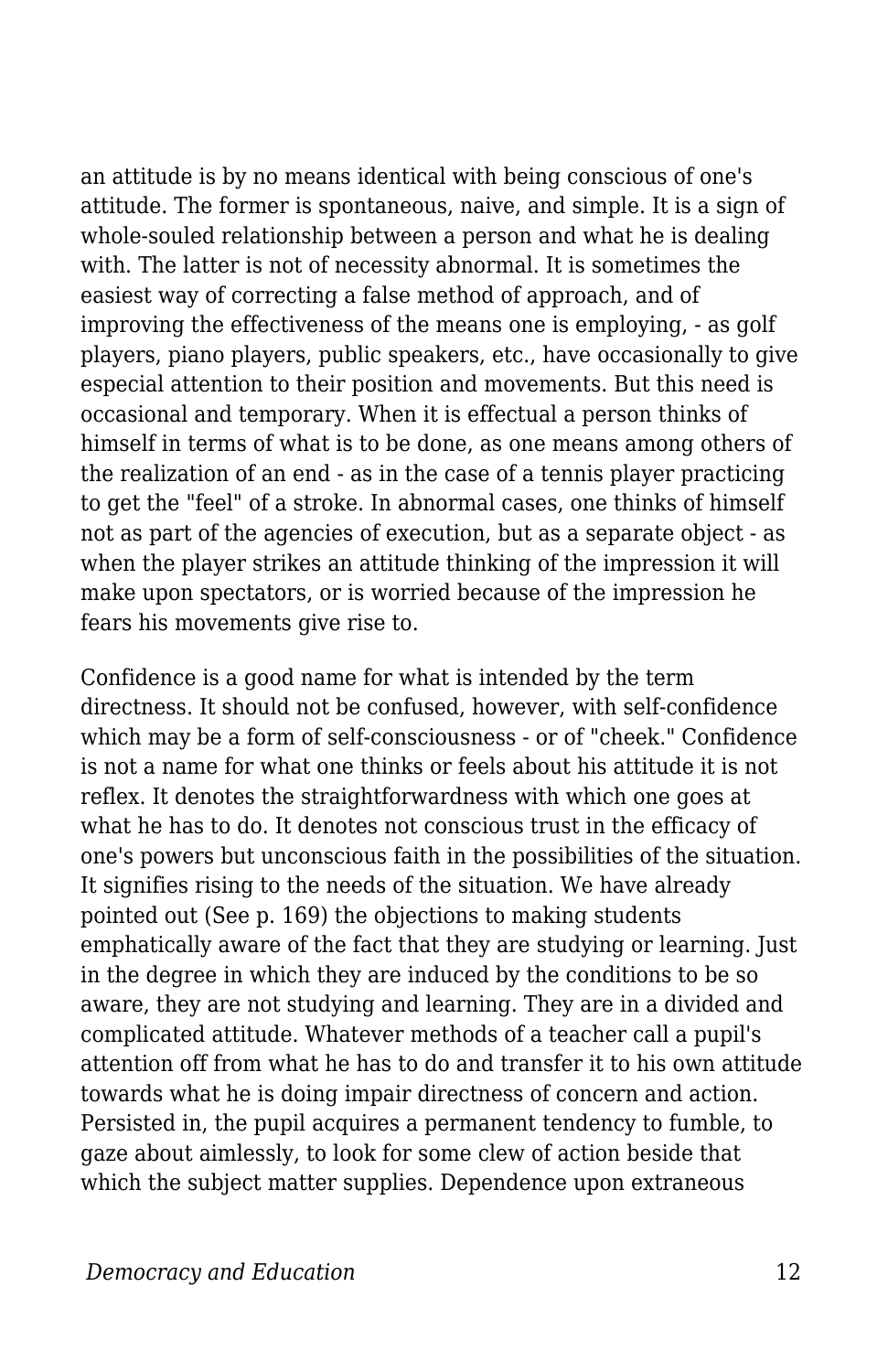suggestions and directions, a state of foggy confusion, take the place of that sureness with which children (and grown-up people who have not been sophisticated by "education") confront the situations of life.

#### **2. Open-mindedness**

Partiality is, as we have seen, an accompaniment of the existence of interest, since this means sharing, partaking, taking sides in some movement. All the more reason, therefore, for an attitude of mind which actively welcomes suggestions and relevant information from all sides. In the chapter on Aims it was shown that foreseen ends are factors in the development of a changing situation. They are the means by which the direction of action is controlled. They are subordinate to the situation, therefore, not the situation to them. They are not ends in the sense of finalities to which everything must be bent and sacrificed. They are, as foreseen, means of guiding the development of a situation. A target is not the future goal of shooting; it is the centering factor in a present shooting. Openness of mind means accessibility of mind to any and every consideration that will throw light upon the situation that needs to be cleared up, and that will help determine the consequences of acting this way or that. Efficiency in accomplishing ends which have been settled upon as unalterable can coexist with a narrowly opened mind. But intellectual growth means constant expansion of horizons and consequent formation of new purposes and new responses. These are impossible without an active disposition to welcome points of view hitherto alien; an active desire to entertain considerations which modify existing purposes. Retention of capacity to grow is the reward of such intellectual hospitality. The worst thing about stubbornness of mind, about prejudices, is that they arrest development; they shut the mind off from new stimuli. Open-mindedness means retention of the childlike attitude; closed-mindedness means premature intellectual old age.

Exorbitant desire for uniformity of procedure and for prompt external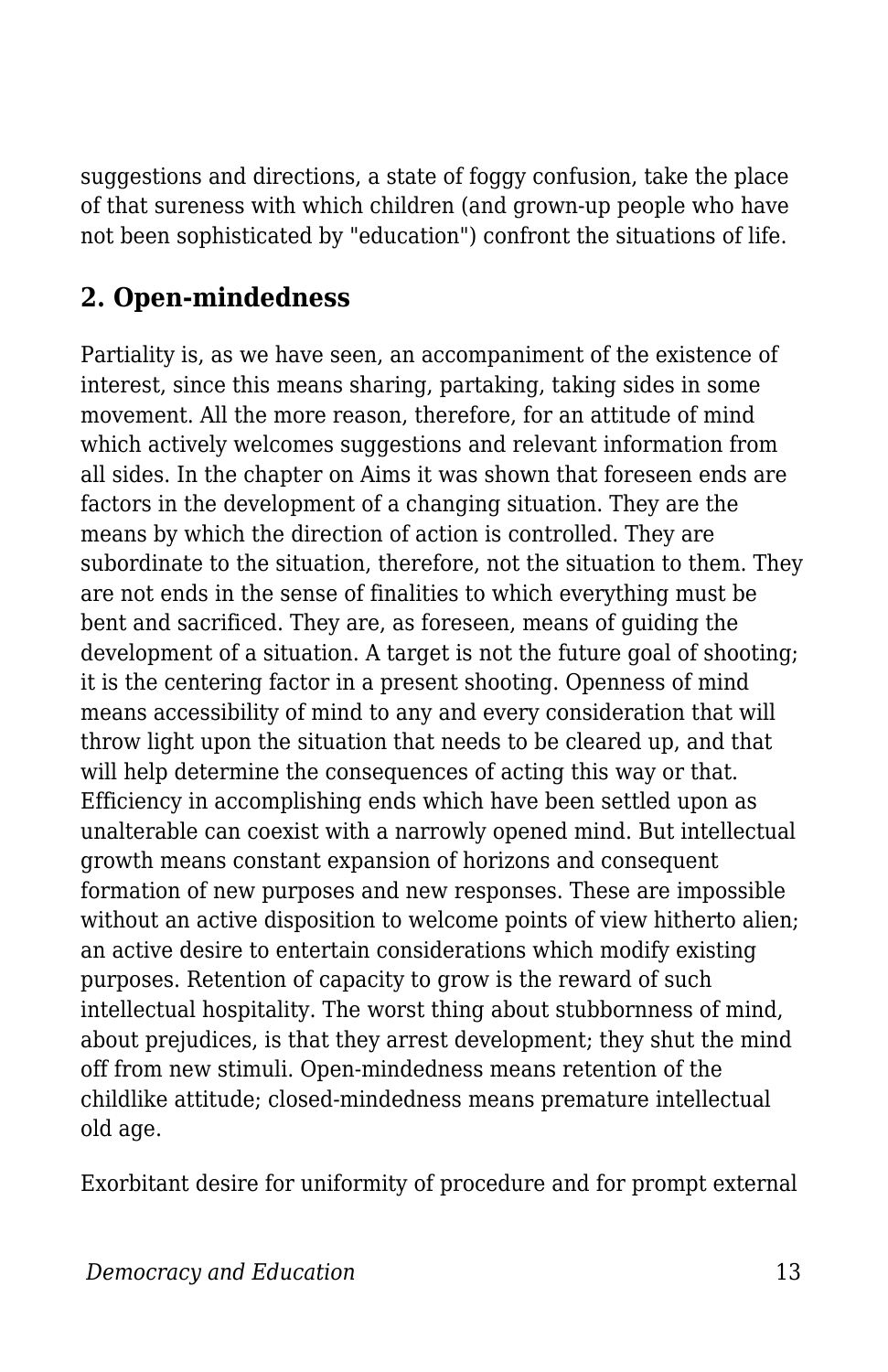results are the chief foes which the open-minded attitude meets in school. The teacher who does not permit and encourage diversity of operation in dealing with questions is imposing intellectual blinders upon pupils - restricting their vision to the one path the teacher's mind happens to approve. Probably the chief cause of devotion to rigidity of method is, however, that it seems to promise speedy, accurately measurable, correct results. The zeal for "answers" is the explanation of much of the zeal for rigid and mechanical methods. Forcing and overpressure have the same origin, and the same result upon alert and varied intellectual interest.

Open-mindedness is not the same as empty-mindedness. To hang out a sign saying "Come right in; there is no one at home" is not the equivalent of hospitality. But there is a kind of passivity, willingness to let experiences accumulate and sink in and ripen, which is an essential of development. Results (external answers or solutions) may be hurried; processes may not be forced. They take their own time to mature. Were all instructors to realize that the quality of mental process, not the production of correct answers, is the measure of educative growth something hardly less than a revolution in teaching would be worked.

#### **3. Single-mindedness**

So far as the word is concerned, much that was said under the head of "directness" is applicable. But what the word is here intended to convey is completeness of interest, unity of purpose; the absence of suppressed but effectual ulterior aims for which the professed aim is but a mask. It is equivalent to mental integrity. Absorption, engrossment, full concern with subject matter for its own sake, nurture it. Divided interest and evasion destroy it.

Intellectual integrity, honesty, and sincerity are at bottom not matters of conscious purpose but of quality of active response. Their acquisition is fostered of course by conscious intent, but self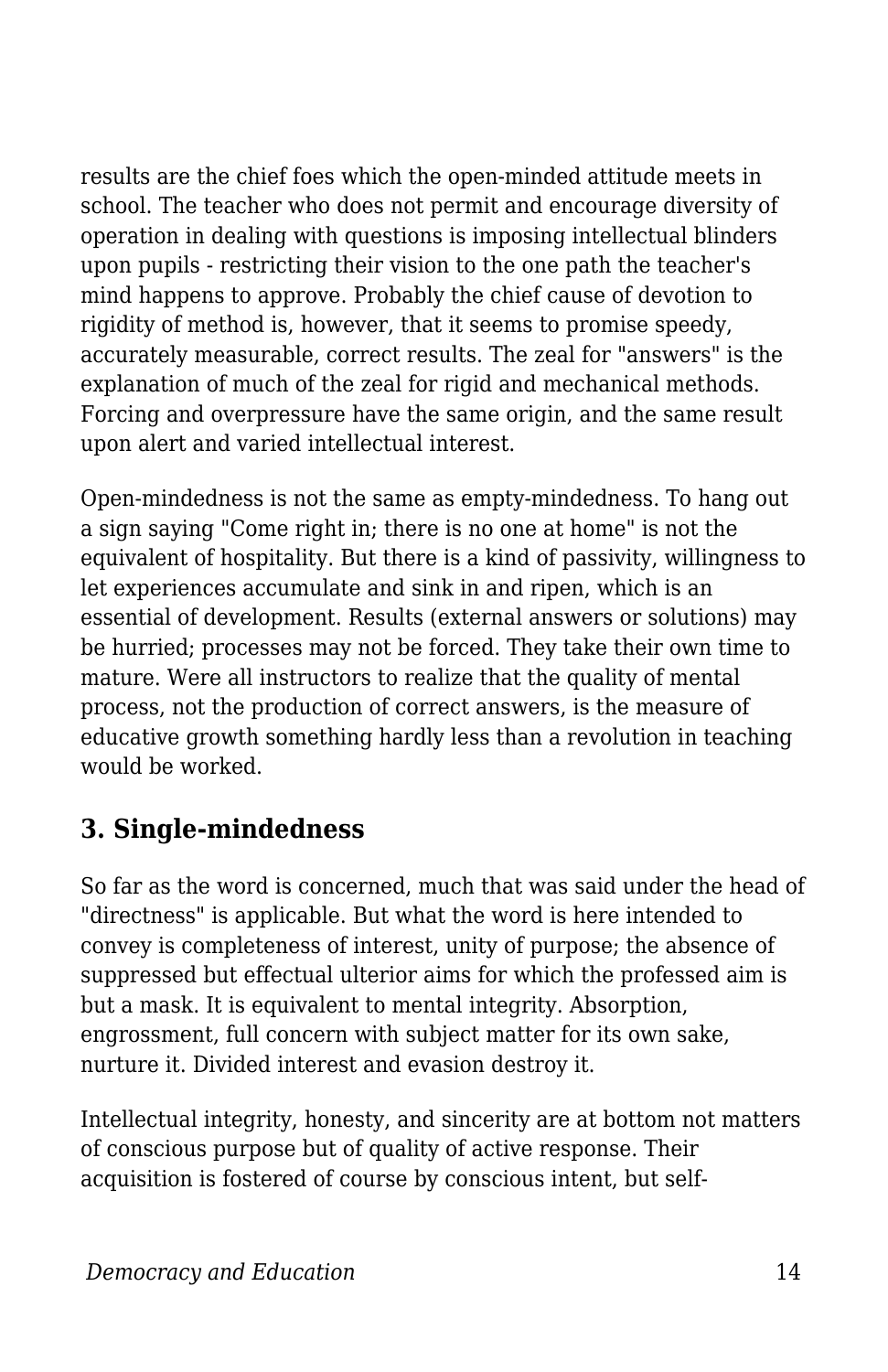deception is very easy. Desires are urgent. When the demands and wishes of others forbid their direct expression they are easily driven into subterranean and deep channels. Entire surrender, and wholehearted adoption of the course of action demanded by others are almost impossible. Deliberate revolt or deliberate attempts to deceive others may result. But the more frequent outcome is a confused and divided state of interest in which one is fooled as to one's own real intent. One tries to serve two masters at once. Social instincts, the strong desire to please others and get their approval, social training, the general sense of duty and of authority, apprehension of penalty, all lead to a half-hearted effort to conform, to "pay attention to the lesson," or whatever the requirement is. Amiable individuals want to do what they are expected to do. Consciously the pupil thinks he is doing this. But his own desires are not abolished. Only their evident exhibition is suppressed. Strain of attention to what is hostile to desire is irksome; in spite of one's conscious wish, the underlying desires determine the main course of thought, the deeper emotional responses. The mind wanders from the nominal subject and devotes itself to what is intrinsically more desirable. A systematized divided attention expressing the duplicity of the state of desire is the result. One has only to recall his own experiences in school or at the present time when outwardly employed in actions which do not engage one's desires and purposes, to realize how prevalent is this attitude of divided attention - double-mindedness. We are so used to it that we take it for granted that a considerable amount of it is necessary. It may be; if so, it is the more important to face its bad intellectual effects. Obvious is the loss of energy of thought immediately available when one is consciously trying (or trying to seem to try) to attend to one matter, while unconsciously one's imagination is spontaneously going out to more congenial affairs. More subtle and more permanently crippling to efficiency of intellectual activity is a fostering of habitual self-deception, with the confused sense of reality which accompanies it. A double standard of reality, one for our own private and more or less concealed interests, and another for public and acknowledged concerns, hampers, in most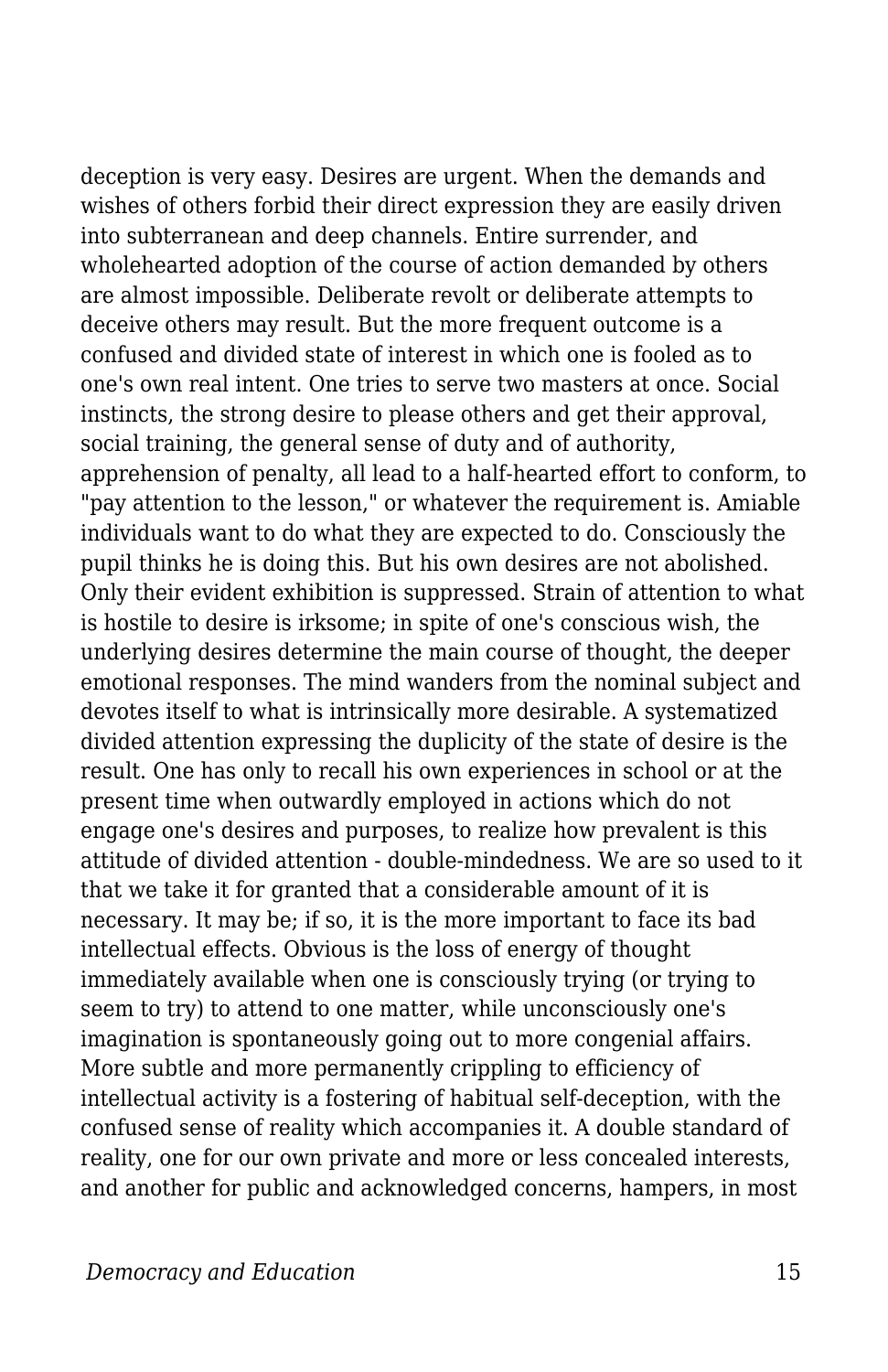of us, integrity and completeness of mental action. Equally serious is the fact that a split is set up between conscious thought and attention and impulsive blind affection and desire. Reflective dealings with the material of instruction is constrained and half-hearted; attention wanders. The topics to which it wanders are unavowed and hence intellectually illicit; transactions with them are furtive. The discipline that comes from regulating response by deliberate inquiry having a purpose fails; worse than that, the deepest concern and most congenial enterprises of the imagination (since they center about the things dearest to desire) are casual, concealed. They enter into action in ways which are unacknowledged. Not subject to rectification by consideration of consequences, they are demoralizing.

School conditions favorable to this division of mind between avowed, public, and socially responsible undertakings, and private, illregulated, and suppressed indulgences of thought are not hard to find. What is sometimes called "stern discipline," i.e., external coercive pressure, has this tendency. Motivation through rewards extraneous to the thing to be done has a like effect. Everything that makes schooling merely preparatory (See ante, p. 55) works in this direction. Ends being beyond the pupil's present grasp, other agencies have to be found to procure immediate attention to assigned tasks. Some responses are secured, but desires and affections not enlisted must find other outlets. Not less serious is exaggerated emphasis upon drill exercises designed to produce skill in action, independent of any engagement of thought - exercises have no purpose but the production of automatic skill. Nature abhors a mental vacuum. What do teachers imagine is happening to thought and emotion when the latter get no outlet in the things of immediate activity? Were they merely kept in temporary abeyance, or even only calloused, it would not be a matter of so much moment. But they are not abolished; they are not suspended; they are not suppressed - save with reference to the task in question. They follow their own chaotic and undisciplined course. What is native, spontaneous, and vital in mental reaction goes unused and untested, and the habits formed are such that these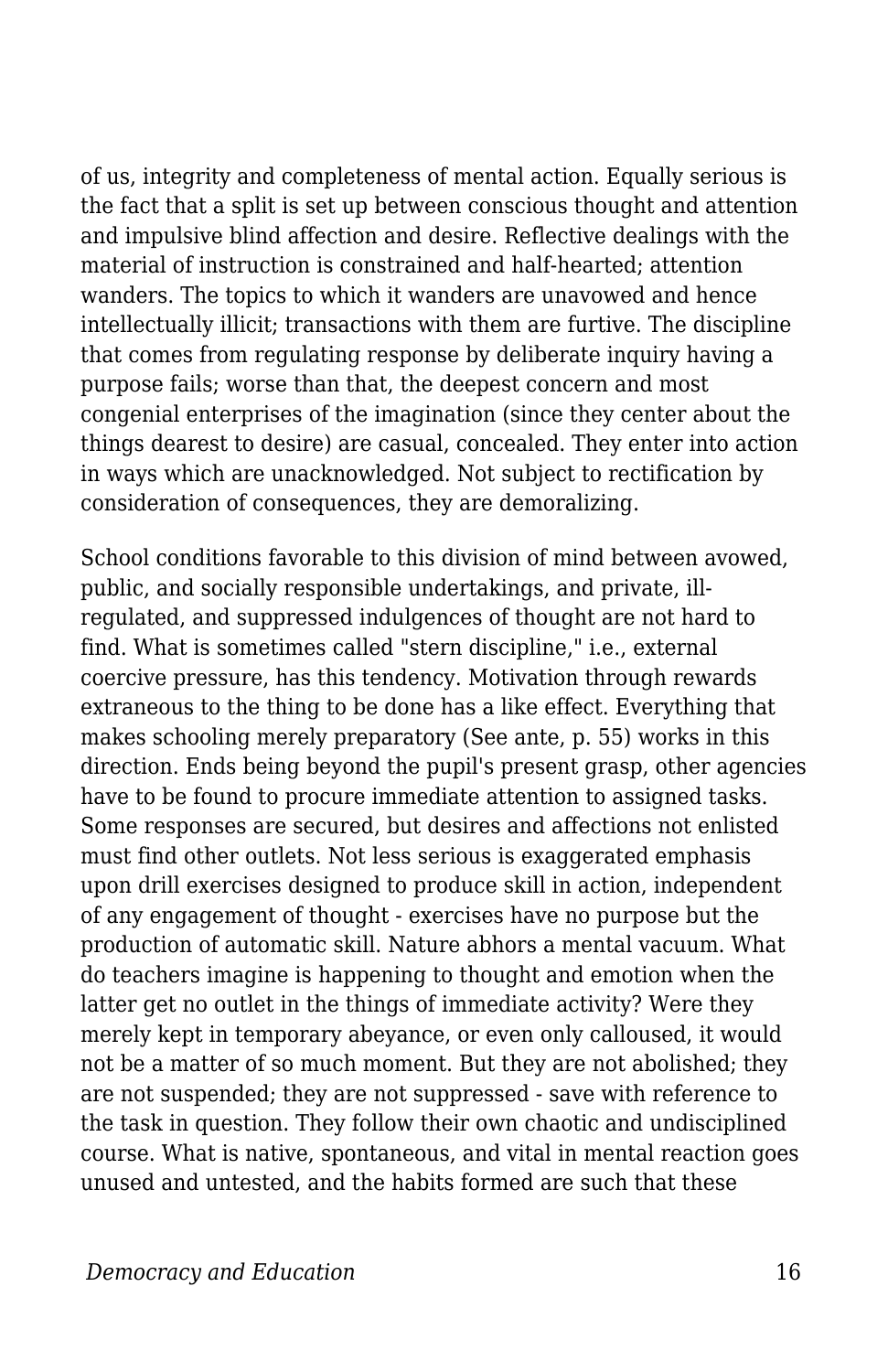qualities become less and less available for public and avowed ends.

#### **4. Responsibility**

By responsibility as an element in intellectual attitude is meant the disposition to consider in advance the probable consequences of any projected step and deliberately to accept them: to accept them in the sense of taking them into account, acknowledging them in action, not yielding a mere verbal assent. Ideas, as we have seen, are intrinsically standpoints and methods for bringing about a solution of a perplexing situation; forecasts calculated to influence responses. It is only too easy to think that one accepts a statement or believes a suggested truth when one has not considered its implications; when one has made but a cursory and superficial survey of what further things one is committed to by acceptance. Observation and recognition, belief and assent, then become names for lazy acquiescence in what is externally presented.

It would be much better to have fewer facts and truths in instruction that is, fewer things supposedly accepted, - if a smaller number of situations could be intellectually worked out to the point where conviction meant something real - some identification of the self with the type of conduct demanded by facts and foresight of results. The most permanent bad results of undue complication of school subjects and congestion of school studies and lessons are not the worry, nervous strain, and superficial acquaintance that follow (serious as these are), but the failure to make clear what is involved in really knowing and believing a thing. Intellectual responsibility means severe standards in this regard. These standards can be built up only through practice in following up and acting upon the meaning of what is acquired.

Intellectual thoroughness is thus another name for the attitude we are considering. There is a kind of thoroughness which is almost purely physical: the kind that signifies mechanical and exhausting drill upon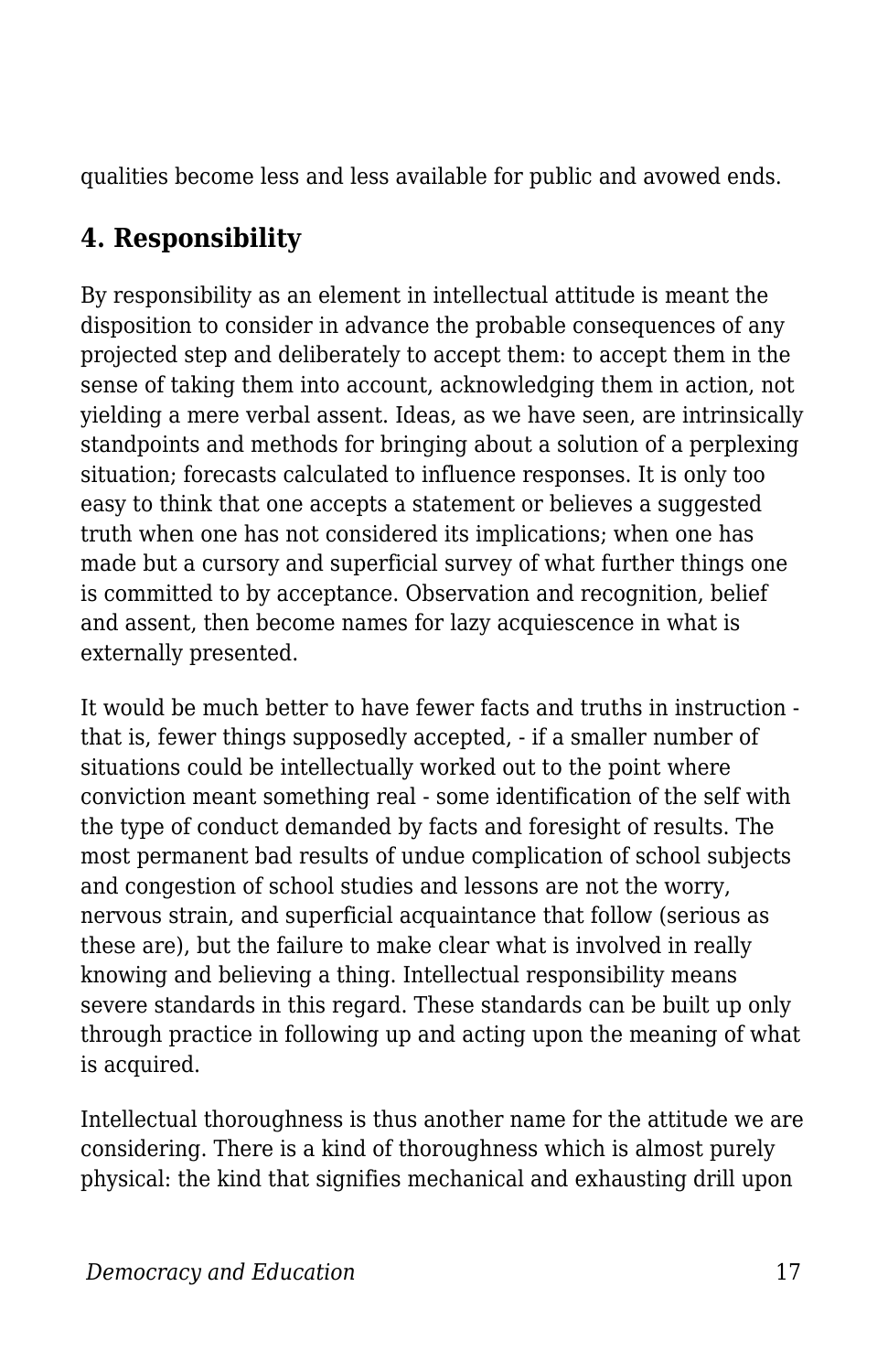all the details of a subject. Intellectual thoroughness is seeing a thing through. It depends upon a unity of purpose to which details are subordinated, not upon presenting a multitude of disconnected details. It is manifested in the firmness with which the full meaning of the purpose is developed, not in attention, however "conscientious" it may be, to the steps of action externally imposed and directed.

## **Summary**

Method is a statement of the way the subject matter of an experience develops most effectively and fruitfully. It is derived, accordingly, from observation of the course of experiences where there is no conscious distinction of personal attitude and manner from material dealt with. The assumption that method is something separate is connected with the notion of the isolation of mind and self from the world of things. It makes instruction and learning formal, mechanical, constrained. While methods are individualized, certain features of the normal course of an experience to its fruition may be discriminated, because of the fund of wisdom derived from prior experiences and because of general similarities in the materials dealt with from time to time. Expressed in terms of the attitude of the individual the traits of good method are straightforwardness, flexible intellectual interest or open-minded will to learn, integrity of purpose, and acceptance of responsibility for the consequences of one's activity including thought.

1 This point is developed below in a discussion of what are termed psychological and logical methods respectively. See p. 219.